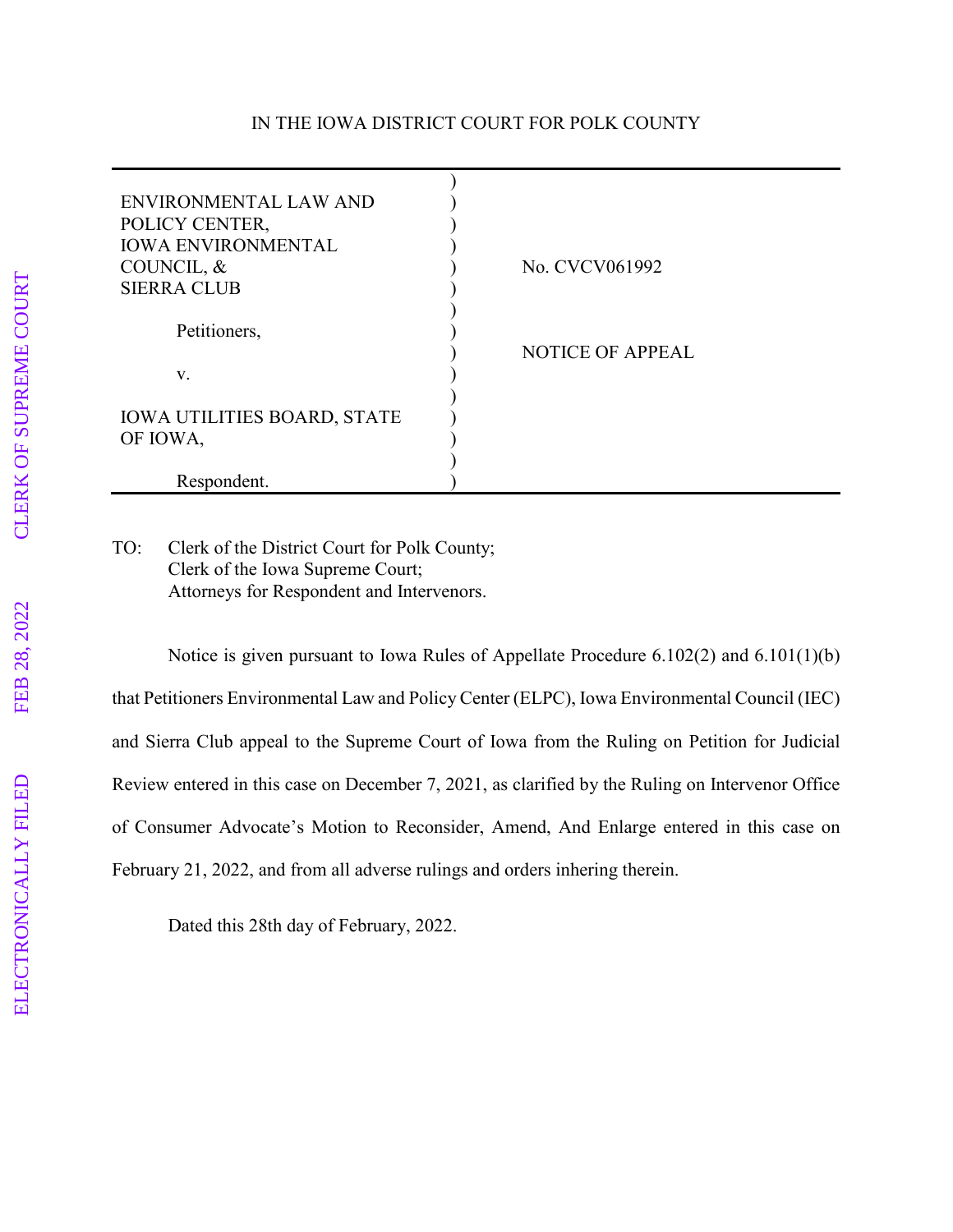Respectfully submitted,

/s/ Joshua T. Mandelbaum /s/ Michael R. Schmidt Joshua T. Mandelbaum (AT0010151) Michael R. Schmidt (AT0013962) Environmental Law & Policy Center Iowa Environmental Council 505 5th Avenue, Suite 333 505 5th Avenue, Suite 850 Des Moines, Iowa 50309 Des Moines, Iowa 50309 P: (515) 244-0253 P: (515) 244-1194 x211 [jmandelbaum@elpc.org](mailto:jmandelbaum@elpc.org) [schmidt@iaenvironment.org](mailto:schmidt@iaenvironment.org)

/s/ Gabe Rowberry M. Gabriel Rowberry (AT0012777) Sodoro, Mooney, & Lenaghan, LLC 13924 Gold Circle Omaha, NE 68144 Phone: 402-504-9346 [mrowberry@smllawoffice.com](mailto:mrowberry@smllawoffice.com) Local Counsel for Sierra Club